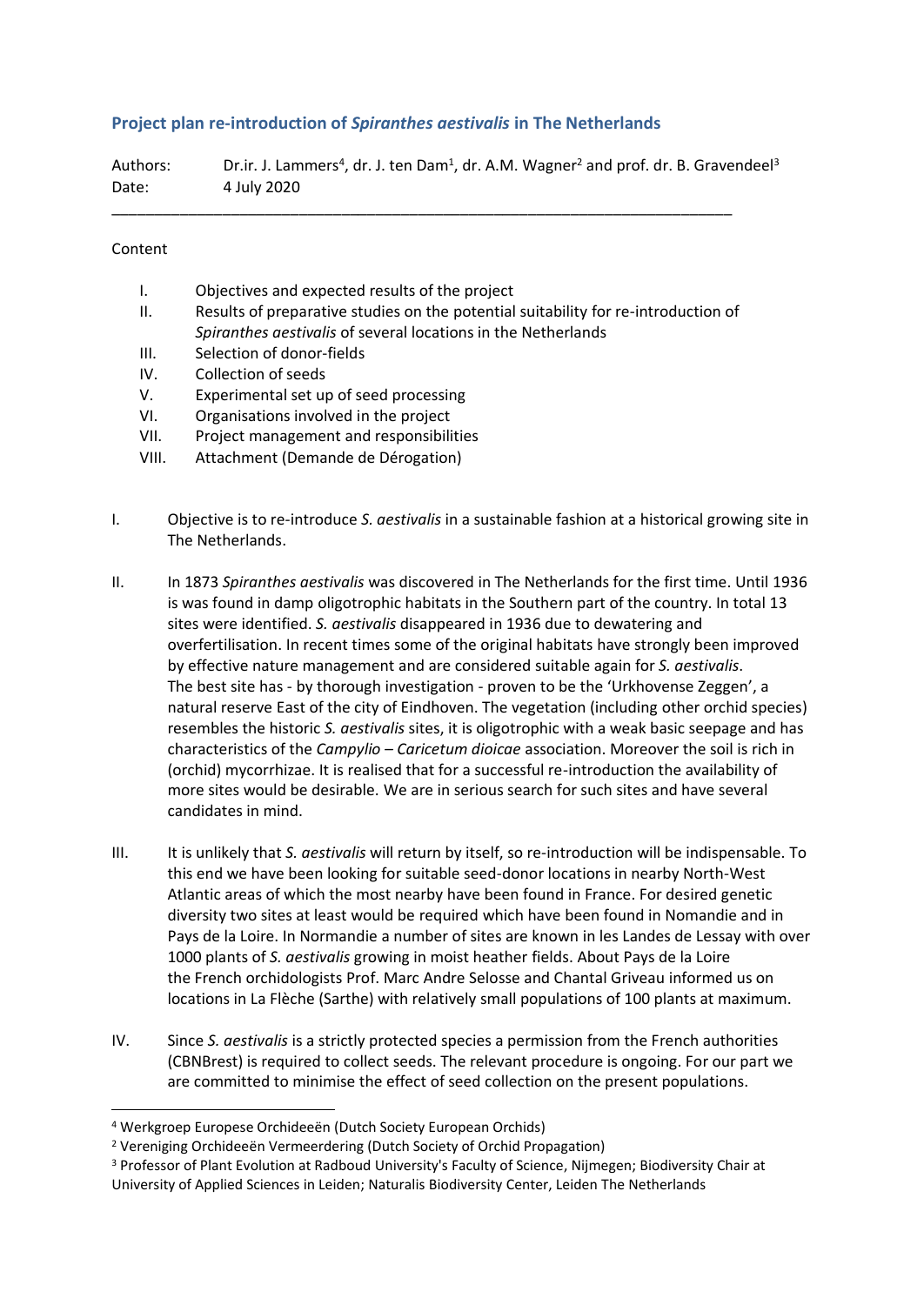Therefore the amount of seeds to be collected should be minimised, especially for the case of Sarthe. We therefore propose to collect a maximum of 2 seed-pods in the case of La Flèche and a maximum of 5 stems with ripe pods for Lessay spread over the grounds. For La Flèche only one ripe pod will be cut off per plant by means of scissors and collected in a marked dry paper sack. For Lessay the stems will be cut with scissors and also marked and collected in dry paper sacks.

- V. Sowing of the seeds will be done in The Netherlands immediately after harvesting in:
	- 1. Pots with soil obtained from the location Urkhovense Zeggen, La Flèche<sup>5</sup> and Lessay. The reason to sow in different soils is to maximise the chance of success of cultivating mature plants which would serve as source of additional seeds that could eventually be used to saw directly in the intended site. The pots will be kept in a cold greenhouse in the dark until protocorm formation becomes visible. Pots will then be placed in moderate light (regime following outdoor conditions).
	- 2. Pots with soil obtained from the location Urkhovense Zeggen, La Flèche and Lessay mixed with grinded egg carton and moistened with liquid from a preculture of 1 L tap water, 10% sucrose and 100 g soil from the locations Urkhovense Zeggen, La Flèche and Lessay, respectively. Pots will be kept in a cold green house in the dark until protocorm formation becomes visible. Pots will then be placed in moderate light (regime following outdoor conditions).
	- 3. In vitro (BM1 medium with Nitsch vitamin mixture<sup>4</sup>, 20g.L<sup>-1</sup> sucrose and 5g.L<sup>-1</sup> agar, pH 5.5) in the dark. When roots and shoot formation has started, in vitro seedlings will be replanted on 1/5 MS medium supplemented with 20g.L<sup>-1</sup> sucrose, 5g.L<sup>-1</sup> agar and 20g. L<sup>-1</sup> grinded unripe banana, pH 5.5 and placed under dim light conditions. When tuber formation has taken place plantlets will be transferred to pots with soil from the Urkhovense Zeggen location and pots are then placed in a cold green house in moderate light (regime following outdoor conditions).

Flowering can be expected after 2- 4 years and the seeds will be used

- a. for further propagation under controlled (greenhouse) conditions
- b. for direct sowing outdoor in the intended nature area. Also a selection of mature plants can be planted in the said nature area.
- c. Naturely, the further development of the plants will thoroughly be monitored by the Dutch Society for European Orchids, in cooperation with Naturalis Biodiversity Centre, Leiden, the Wageningen University & Research, Science4Nature and the Eindhoven Municipality Authority. The results of which will be communicated with the licensing authority (CBNBrest).
- VI. Organisations involved in the project are
	- 1. WEO (Dutch Society European Orchids, NL);
	- 2. Levend Archief (Dutch organisation for the preservation of plant seeds NL);
	- 3. Naturalis Biodiversity Center, Leiden (NL);
	- 4. Radboud University, Nijmegen (NL);
	- 5. VOV (Dutch Society Propagation of Orchids, NL);
	- 6. CBNBrest; DREAL Normandie; DREAL des Pays de la Loire; Lessay, Commune de La Feuille (Manche, France); La Flèche, Commune de la Flèche (Sarthe. France)
	- 7. Gemeente Eindhoven (NL);

<sup>&</sup>lt;sup>5</sup> Only a small amount is required, maximum two dozen cm<sup>3</sup>. The soil will be transported in a small closed container under ambient conditions.

<sup>4</sup> Vitamins, mg/l: Biotin, 0.05. Folic acid, 0.50. Glycine, 2.00. myo-Inositol, 100.00. Nicotinic acid, 5.00. Pyridoxine HCl, 0.50. Thiamine HCl, 0.50.